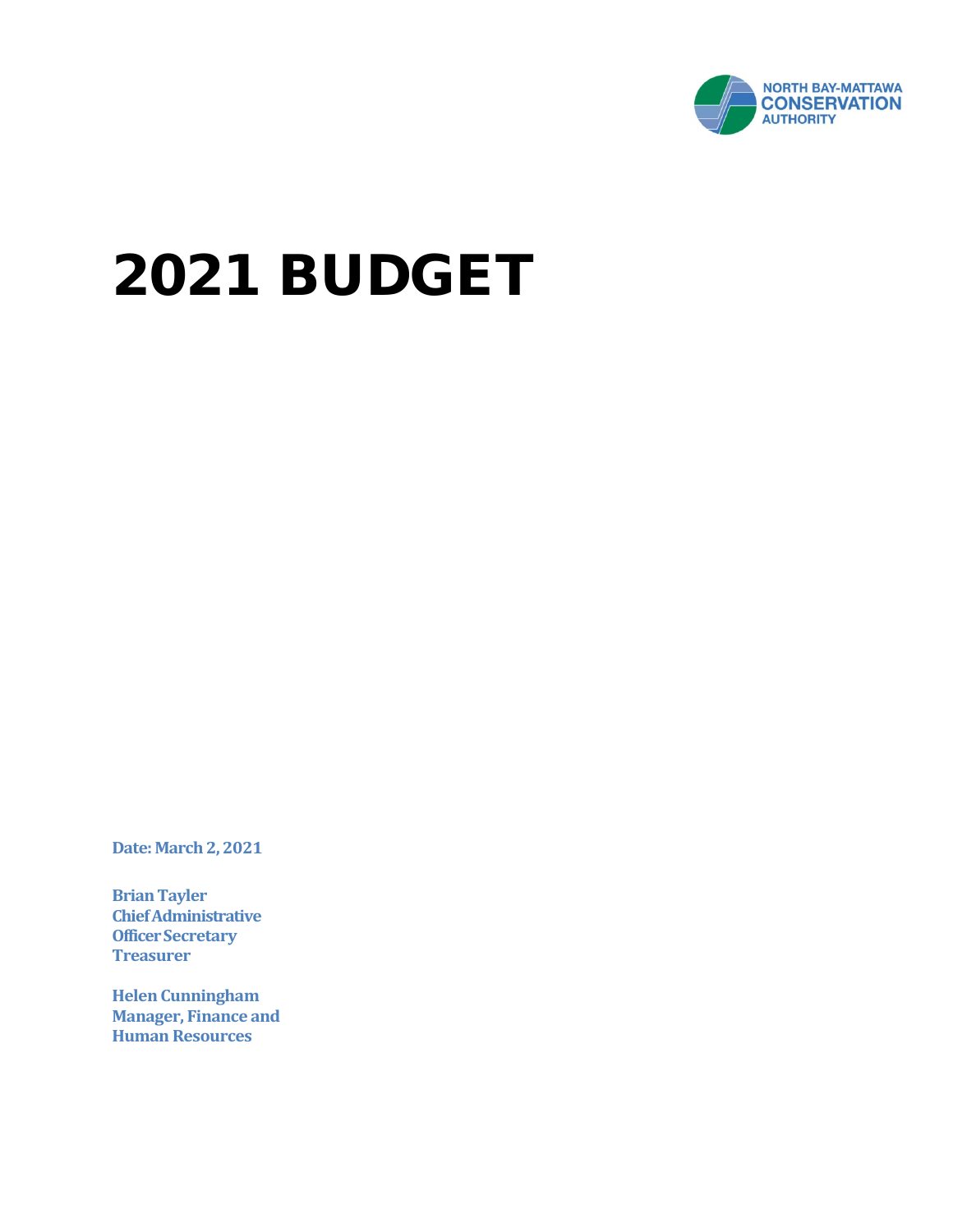#### **Background**

The province has gone through three rounds of updating the Conservation Authorities Act, once in 2017, another in 2019 and again in 2020. The updates have set the stage for new regulations and policies to modify how Conservation Authorities go about their business, including the method of establishing budgets and raising funds. The province, Conservation Authorities, municipalities and the broader stakeholder community are in the process of putting the details to define what the changes will be, this process is ongoing. As was the case in 2019, NBMCA finds itself in a period of transition this year, relying on current regulations and polices but knowing these will change. The 2021 Budget was developed and influenced in part by recognizing the NBMCA will need to transition to a revised business framework.

After Member approval of the 2019 Budget and well into the operating season NBMCA received notice of a reduction (\$125,025) in the provincial transfer payment from the Ministry of Natural Resources and Forestry (MNRF). The transfer payment reduction affected core eligible funds in the budget for natural hazard management and operations programs. In response the Members approved measures to reduce the implications of the cuts by revising the annual work plan. These measures are continuing with to 2021 Budget.

The draft 2021 Budget anticipates the reductions experienced in 2019 will remain in effect. The Budget further anticipates no additional reductions in transfer payment. If this is not the case the budget will require revisions.

Another provincial decision requiring attention in the 2021 Budget is a revision to funding guidelines in the Source Water Protection (SWP) program from the Ministry of Environment Conservation and Parks. In particular, funding available for administrative support to NBMCA has been reduced. The SWP budget includes a modest staff reduction in the program for 2020 as work plan activities change.

The NBMCA 2021 Budget draft includes a 1.5% increase in operating levy to municipalities, meeting the target the Members set for staff in October 2020.

The 2021 Budget draft relies on the use of deferred revenue from previous years. This occurs in most years to meet commitments made to undertake activities. The deferred revenue falls into three categories:

- 1. Committed projects spanning multiple years;
- 2. Programs funded on a different fiscal year, usually provincial or federal initiatives; and
- 3. Planned activities that for various circumstances were not completed in the year budgeted.

There is a potential issue with relying on these funds going forward as the funds in some instances should not be seen as sustainable on a multi-year basis. This must be examined in the coming year as part of the NBMCA transitioning process.

A reduction in the NBMCA staff compliment by 3.16 FTE occurred in the 2020 Budget. In 2021 the FTE compliment will be up by 1.25 by bringing back in monitoring activities and additional septic program staff.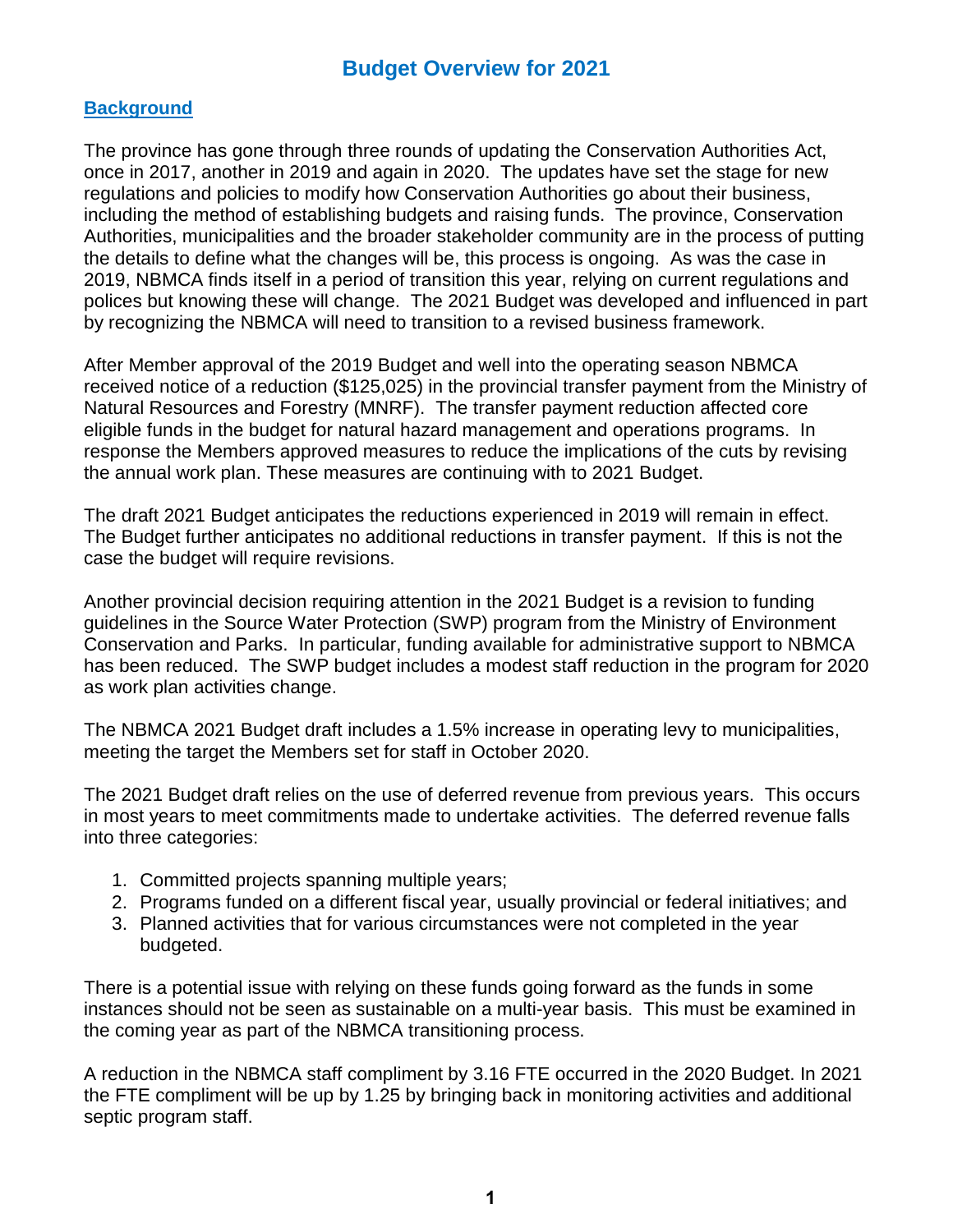The 2021 Budget draft has an increase in overall expenditures. This is largely due to the WECI project on Chippewa Creek approved by the Members in 2020.

The following provides an overview of the program activities and budget requirements to support initiatives of the North Bay-Mattawa Conservation Authority in 2021 and a Capital Forecast through to 2030.

#### **Strategic Directions**

In 2013, the Board of Directors and staff updated NBMCA's five-year Strategic Plan. The strategic objectives within *2014-2018 Building on the Past – Preparing for the Future* require, to varying degrees, annual budget adjustments. While there remains initiatives to be undertaken going forward the strategy ended in 2019 and a new strategy was planned for the 2020. Completing a new strategy in 2020 was started but not completed due to COVID and changes to the CA act. The strategy will be completed in 2021.

#### **Budget Structure**

This budget report provides an overview of major budget related initiatives for 2021. In addition to revenue and expense details for each program area, this report outlines funding assumptions and sources where applicable.

#### **Expenditure Types**

The budget report is organized into program divisions according to primary funding sources:

1) Core Eligible Programs – these activities are eligible, in part, for provincial transfer payment.

2) Core Programs – these activities are core services of the NBMCA, but do not qualify for provincial transfer payment.

3) Capital – these are new, replacement or major repair construction projects having a defined timeframe and are funded from a variety of sources.

4) Studies and Special Projects – these activities generally relate to information gathering, research or planning in support of NBMCA's programs.

#### **Budget Overview**

To aid in the understanding of selected program budgets and the approaches used by management to prepare the 2020 Budget draft, the following information is provided:

#### **A) Banking and Borrowing:**

In 2017 the NBMCA entered into a first five year term on a 25-year TD loan. Payments during the 2020 made at an interest rate 2.59% resulted in the loan principal being reduced from approximately \$591,000. Generated operating revenues fund loan interest. Accumulated surplus funds principal.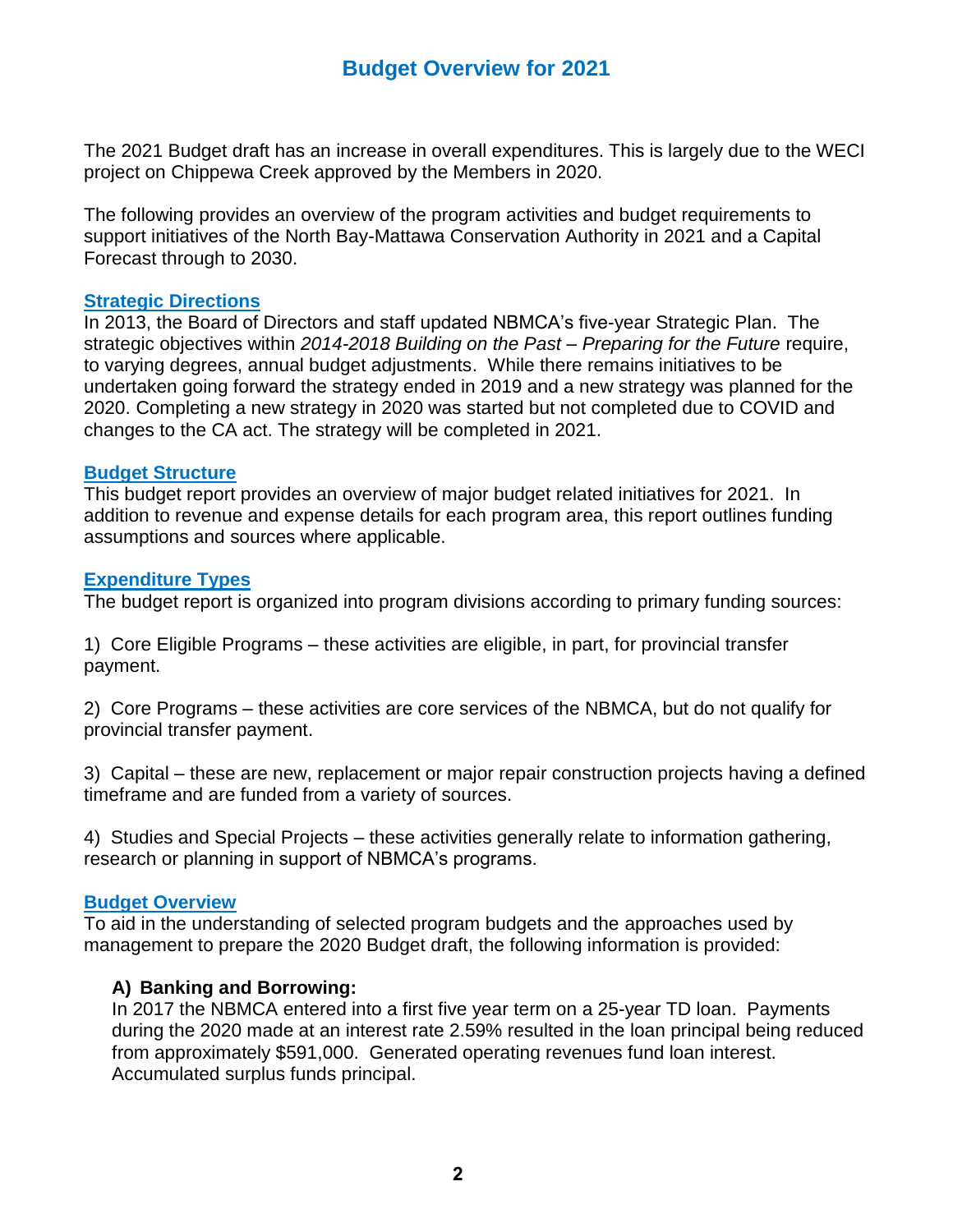Currently NBMCA has a \$300,000 line of credit which can be used to bridge periods of tight cash flow when levies, grants and transfer payments have yet to arrive. There have been few instances over the last several years of accessing the line.

#### **B) Staff Compensation:**

NBMCA has established an effective staff performance management program. To maintain the program pay equity review, market comparator and job description adjustments were undertaken. The program will continue for 2020 resulting in some staff receiving a merit based step increase and all contract and salaried staff receiving a cost of living increase of 0.9% consistent with the CPI, as of November 2020.

The performance management program including compensation practices are scheduled for update this year.

#### **C) Levy Apportionment for Operating:**

As noted in the background section, an average 1.5% increase in operating levy is recommended. As directed by Ontario Regulation 670/00, the levy will be apportioned to member municipalities using a Modified Current Value Assessment calculation. This might result in changes to the levy for individual member municipalities slightly higher or lower than the average.

#### **D) Use of Deferred and Surpluses:**

Where appropriate, the 2020 Budget accesses deferred revenue, surpluses from previous years. This occurs to recognize initiatives are multi-year in scope or activities funded by others using a different fiscal year than NBMCA. The use of these funds for current year is as follows:

| Use of Surplus and Carry Over Funds                   | <b>Surplus</b> | Deferred |
|-------------------------------------------------------|----------------|----------|
|                                                       |                |          |
| <b>Expense</b>                                        |                |          |
| Lands and Property Capital for Conservation           |                |          |
| Areas/Trails                                          |                | 128,326  |
| <b>WECI</b>                                           |                | 681,729  |
| Section 28 Technical                                  |                | 70,136   |
| NBMCA Integrated Watershed Management                 |                | 20,000   |
| <b>Central Services</b>                               |                | 10,500   |
| Ice Management                                        |                | 2,000    |
| Stewardship                                           |                | 1,238    |
| Loan Principal (estimate – not included in operating) | 21,500         |          |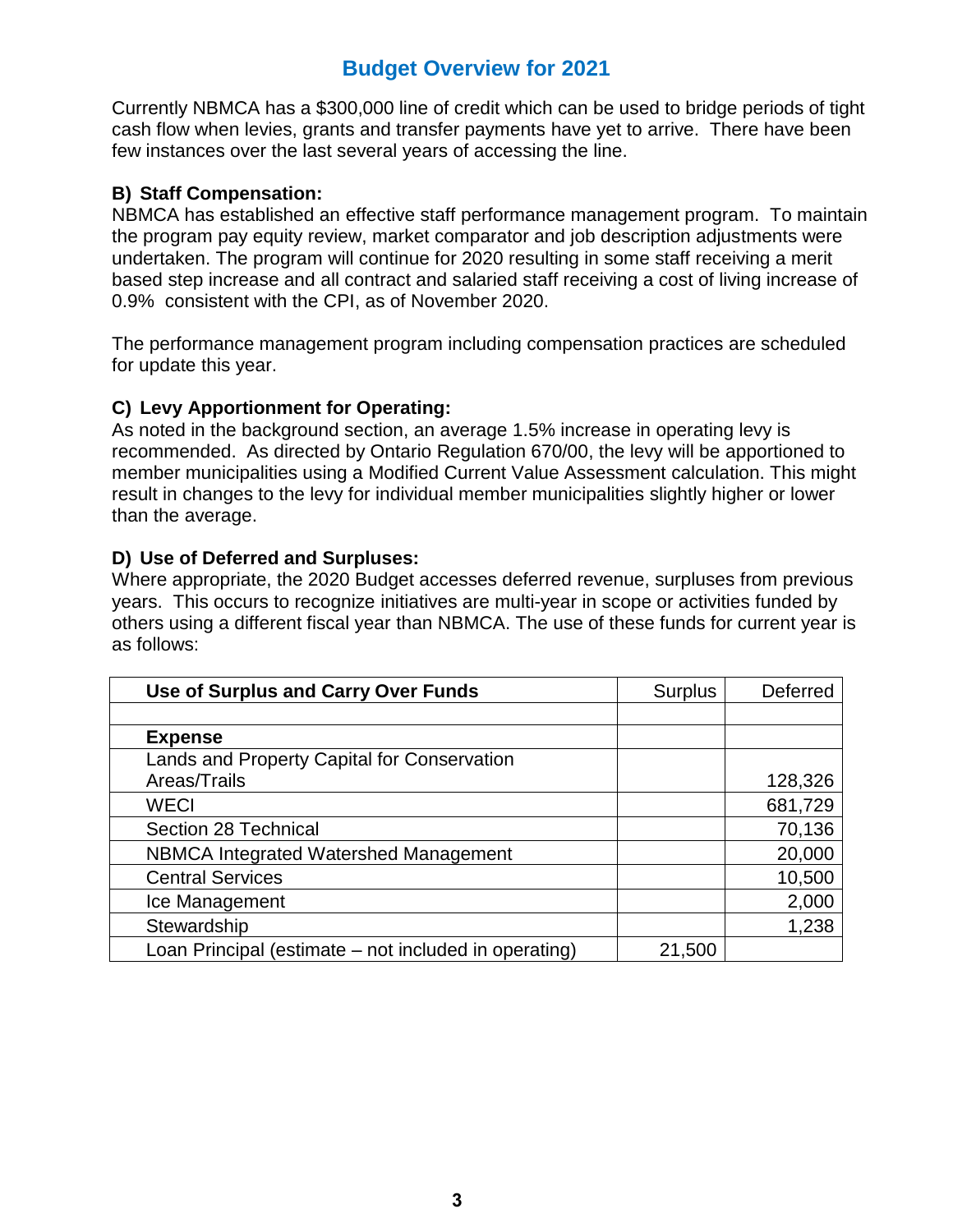#### **E) Reserves Accounts as of 2020 Year End (unaudited):**

The 2021 Budget draft does not include the use of Reserves at preparation. The following are the status of the NBMCA Reserve Accounts:

| <b>Reserve Account</b>           | Amount  |
|----------------------------------|---------|
|                                  |         |
| <b>Lands Capital/Acquisition</b> | 98,604  |
| <b>OBC</b>                       | 249,542 |
| Ski Hill Operating               | 24,592  |
| Ski Hill Capital                 | 234,300 |
| <b>Total Reserves</b>            | 607,038 |

#### **F) Fees:**

Legislation permits the charging of fees to recover costs associated with administering and delivering various programs of the NBMCA. In 2020, revenue from permitting fees exceeded budget projections by close to \$85,000.

To provide consistency and some certainty in revenues, the Authority Members have directed staff to annually increase fees at the rate of inflation as determined by the Consumer Price Index. In 2021 staff is recommending fee adjustments of 1.0 % based on November 2018 annual rate change in the CP for the Section 28 Regulations Program. Staff are not recommending a fee increase for the On-site Sewage System Program. The reserve for the program is healthy and does not support the need for a fee increase. The Fee Schedules for 2021 are found in the last section of this report.

The fees for Watershed Planning have been negotiated with our municipal partners and are working well. Many of these fees are indexed with municipal planning fees and the NBMCA fee changes when the municipal fees change.

#### **G) Source Water Protection:**

The drinking water source protection program is fully funded by the province. The program originated with the Justice O'Connor's Report on the Walkerton drinking water tragedy in which he recommended a watershed-based approach to protection of sources of drinking water.

Subject to approval of NBMCA's 2021/22 business plan submission to the Ministry of Environment, Conservation and Parks, the province has indicated they will fund NBMCA for the following activities: implementation of information management, monitoring and reporting work; assisting municipalities; and MOECC defined cyclical activities such as science or research. There is some uncertainty about at what level or how the new government will view the NBMCA business plan submission and when it will be approved. It is hoped the plan will be approved early in the second quarter of the year. As noted in the background section of this report, staff anticipates the transfer payment will be slightly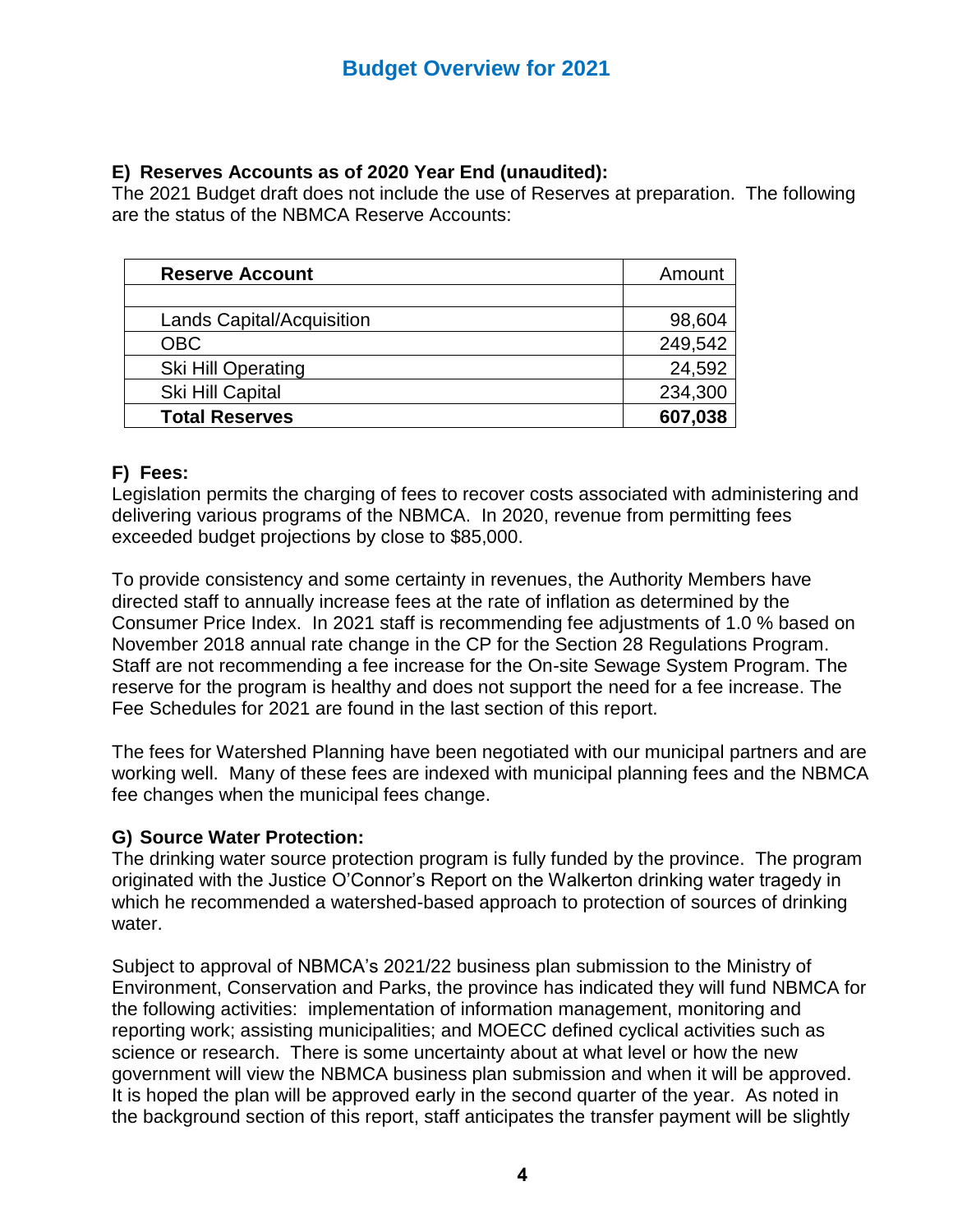less this year than last. Staff has made accommodation in the budget in anticipation of the reduction if this were to occur.

The transfer payment agreement term covers the provincial fiscal year, from April 1, 2021 to March 31, 2022. Staff will report to the Board when the approval is received. If the transfer payment is different than anticipated, in-year budget adjustments will be required.

#### **H) Asset Purchases:**

In 2009 the NBMCA and other public sector organizations adopted Section 3150, Tangible Capital Assets of the Public Sector Accounting Handbook. This change resulted in the disclosure of information on major categories of tangible capital assets and amortization of these assets in the audited financial statements. The details on how this was undertaken is described in the Board approved NBMCA Tangible Capital Asset Policy (TCAP).

As a result of the TCAP, it is the practice of NBMCA to pay for and record acquisition of capital assets as follows:

Use of a **one-time cost recovery** method. This is accomplished by budgeting for the acquisition of the asset in the year it is acquired. This cost recovery method is typically used when NBMCA is constructing a facility, such as a building, flood and erosion control works, or purchasing a large piece of equipment.

Use of a **cost recovery over time** method. This is accomplished by budgeting for the acquisition of an asset over its defined lifetime in years. Annual budgets include expenditures in the form of "internal leases" that are equal to the depreciation rate or life span of the asset. Typically this method is best suited for smaller capital items with shorter life spans that are replaced on a regular basis such as vehicles, computers, plotters and so on.

The 2021 budget includes both methods of capital acquisition. The cost recovery over time method is being used to purchase two replacement vehicles and a printer/plotter for mapping.

The use of the one-time cost recovery method is part of the capital and special projects program budgets.

#### **Capital and Special Projects Budget Projections**

The Capital and Special Projects Budget provides funding to complete capital infrastructure, comprehensive planning and technical products core to the NBMCA's mandate. This budget has been guided annually by a ten year capital forecast. Both this year's recommended expenditures and the ten year forecast form part of this report.

#### **A) Lands and Properties Capital:**

In 2008 NBMCA staff provided an analysis of the condition of infrastructure within the NBMCA's conservation areas and NBMCA Trails. This analysis showed the condition of many of the structures and facilities on the NBMCA property were in poor condition, resulting in concerns over site safety and visitor enjoyment. The analysis further recommended a multi-year capital program to bring facilities to standard and to keep them that way. Asset quality and condition assessments are a critical part of this program. With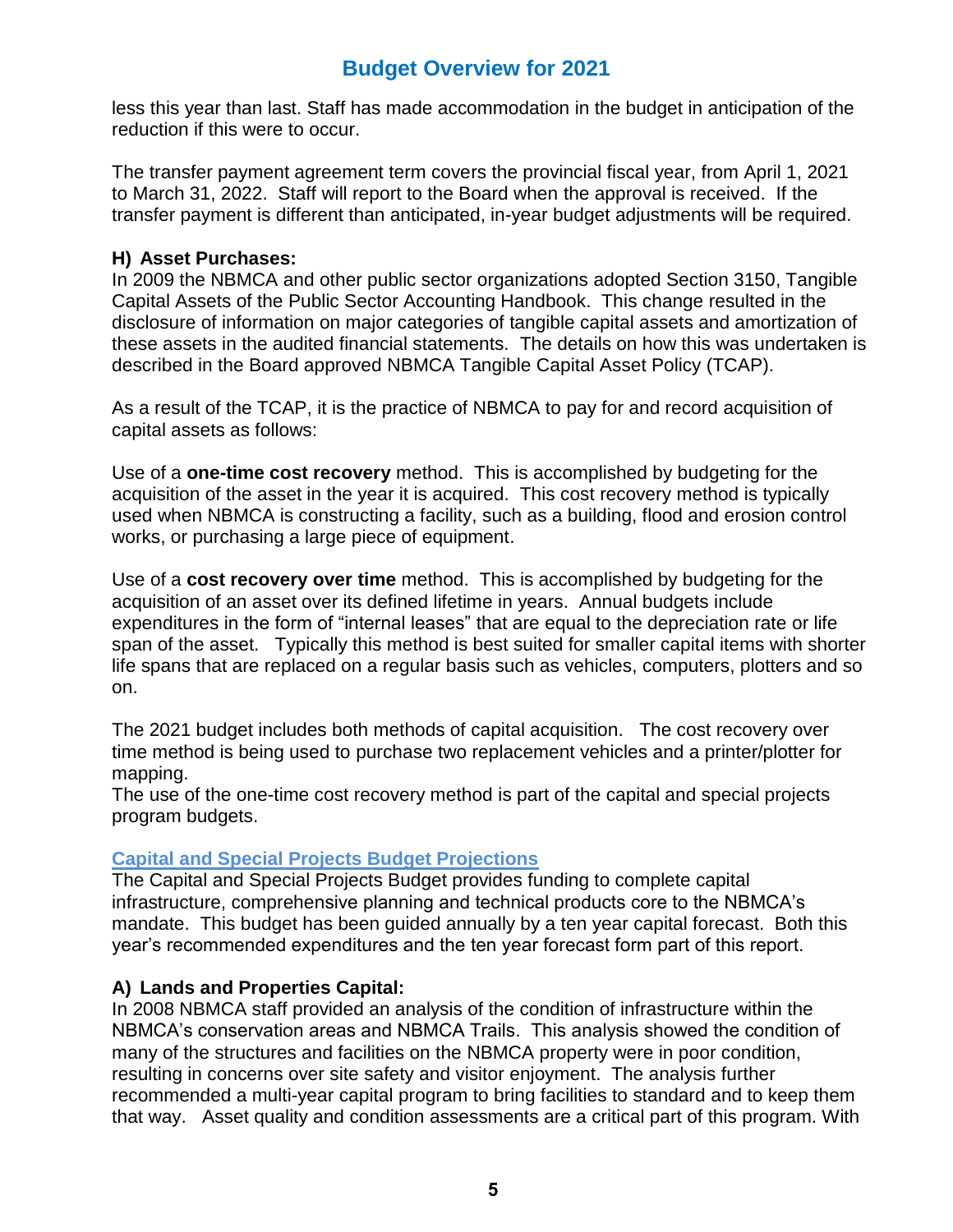the implementation of this initiative staff are reporting the conservation areas and trails are being well maintained, repaired and improved.

Included in the 2021 Budget and into future years are municipal funds to help with major capital upkeep of ski hill assets owned by NBMCA. The assets are critical to the success of the ski hill operator to provide snow sports to the watershed communities. These funds are not levied. At the time of writing the budget, many municipalities had confirmed participation; dialogue with the others is ongoing. The funds being sought annually are \$65,000. The amount being requested from each member is reflected in the Non Levy Ski Hill Asset Funding Ask column on the Table on Page 11.

#### **B) Watershed and Erosion Control Infrastructure (WECI):**

The province of Ontario has committed to provide 50% funding on a priority basis for major maintenance, capital and/or studies on existing erosion control and flood control infrastructure. As noted previously the commitment is part of the overall provincial review underway.

In 2019, implementation of Chippewa Creek Erosion Control Study and Inventory continued using both municipal and provincial funds. The Class Environmental Assessment for the Chippewa Creek Channel at Oak Street in North Bay was completed in early 2019. The contract was awarded for the work in 2020 and Plans are underway to start Phase One of construction in the spring of 2021.

#### **C) Central Services**

This category of expense includes ongoing capital requirements for commonly used buildings, equipment and services. that cannot be funded through operations. It does not include such items as computers and vehicles as these are funded through operations using cash surpluses or the operating line to fund the initial purchases.

The 2021 Budget includes expenses on several items including:

Office furniture replacement;

Health and safety ergonomic review and training;

Website support; and

IT support from the City of North Bay and software licensing .

#### **D) Integrated Watershed Management**

Identified as a major strategic priority, NBMCA is designing a program to implement watershed and subwatershed studies or plans.

In 2015 the NBMCA Integrated Watershed Management Strategy was completed and approved by the Board of Directors. The strategy sets out and prioritizes initiatives that will lead to integrated actions to better the management, research, monitoring, decision making, planning and development of NBMCA's twenty sub-watersheds and shoreline reaches.

In 2021, continued work on hazard and natural heritage data collection and management will continue, monitoring of area lakes and waterways will be ongoing, large scale hydrologic analysis will continue and a Mattawa Hazard Risk Assessment will be initiated. With changes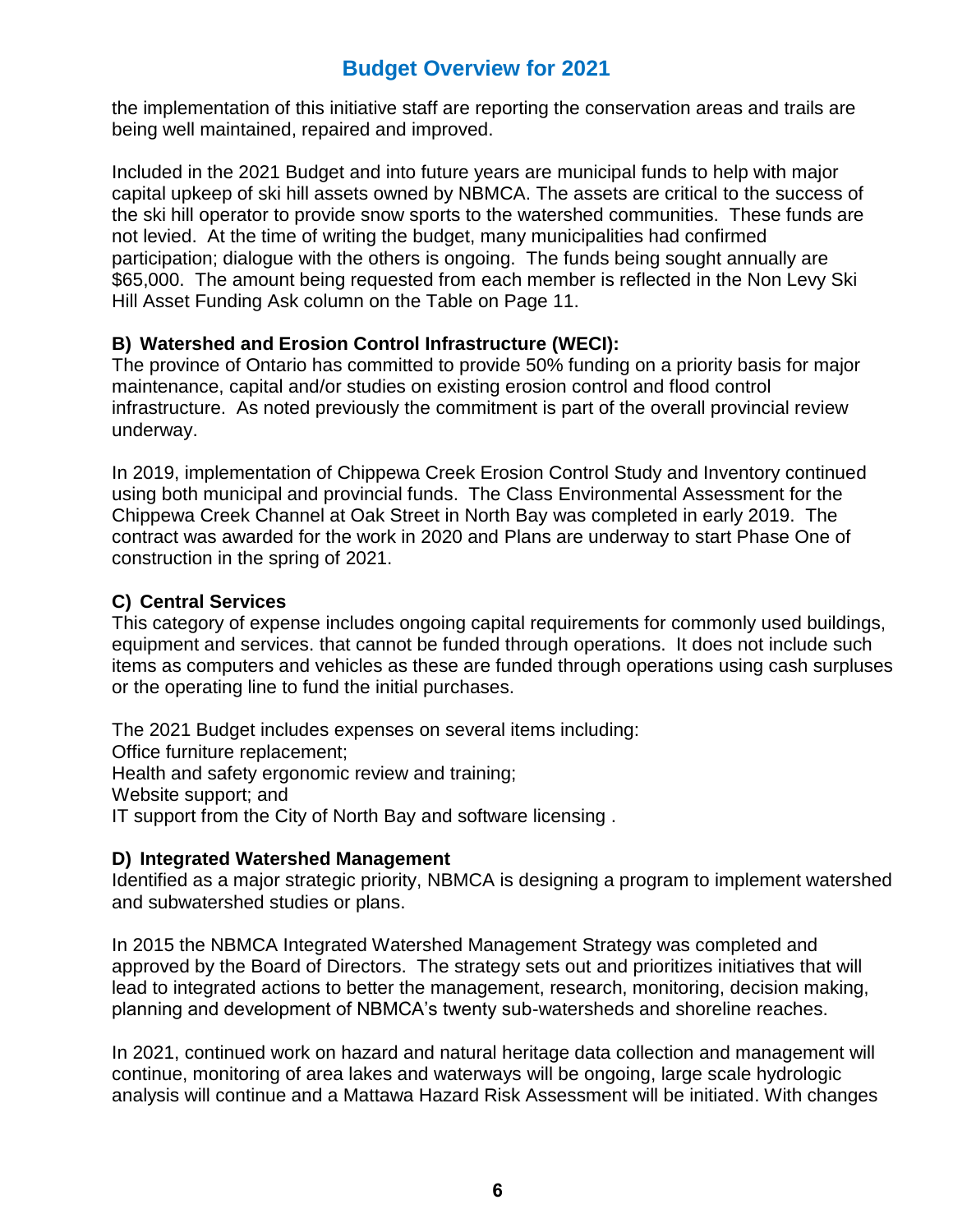to the CA Act and pending revisions to some of our regulations revision to the planning and DIA regulations policies is a priority.

#### **E) Section 28 Regulation**

The Board approved a Regulation and Policy Development Report that detailed the need for ongoing capital funding for the regulation program. The continued need for this effort was confirmed and clarified through the Integrated Watershed Management Strategy. Briefly the Section 28 Regulation project strives to provide:

- Comprehensive reviews of our existing technical data related to hazard land and watershed planning programs resulting in the implementation of a work plan to manage the NBMCA's technical data needs. Chippewa, Parks and Jessops Creek floodplain mapping will be finalized in 2021. The La Vase River floodplain mapping project will be initiated this year..
- Development, interpretation and refinement of policies on interference, alteration and development in and around wetlands, dynamic beaches, waterfronts, floodplains, valleylands, steep slopes and unstable soils. Many of these policies are framed around the technical knowledge and interpretation of data by a Water Resources Engineer.
- Implementation of Ontario Regulation 177/06 (*Development, Interference with Wetlands & Alteration to Shorelines & Watercourses).* In part this work involves the generation of engineered maps that provide hazard land details are described as *schedules* in the regulation. These maps are often derived through analytical processes and modeling, using software the NBMCA has in house to determine natural feature and hazard land limits. As noted Chippewa Creek, Parks Creek, Jessups Creek and the La Vase River regulations will need to be updated for East Ferris and North Bay. Potable flow gauges will be placed in creeks in the Municipality of Callander to provide future floodplain mapping and improved flood forecasting.
- Provision of advice on and responses to development inquiries and permit applications in a timely manner. Technically challenging applications or proposals brought to NBMCA require the expertise of a Water Resources Engineer. In the past, staff have handed these files by relying on external engineering services for technical advice. While this practice could continue, the reality is that finding the services of an engineer in a timely and cost effective manner is not always possible resulting in delays to the proponent.

#### **F) Areas of Increased Cost**

The onset of COVID has resulted in additional costs in the budget as follows:

Purchase on PPE and implantation of health and safety procedures: Purchase of additional tablets/computers for staff to perform work more efficiently in the field as they work from home including Software support: and Insurance costs have been projected to increase by 15% this year due to COVID. In total these costs are in the range of \$30,000.00 and are managed within the current funding parameters as set by the Board in October.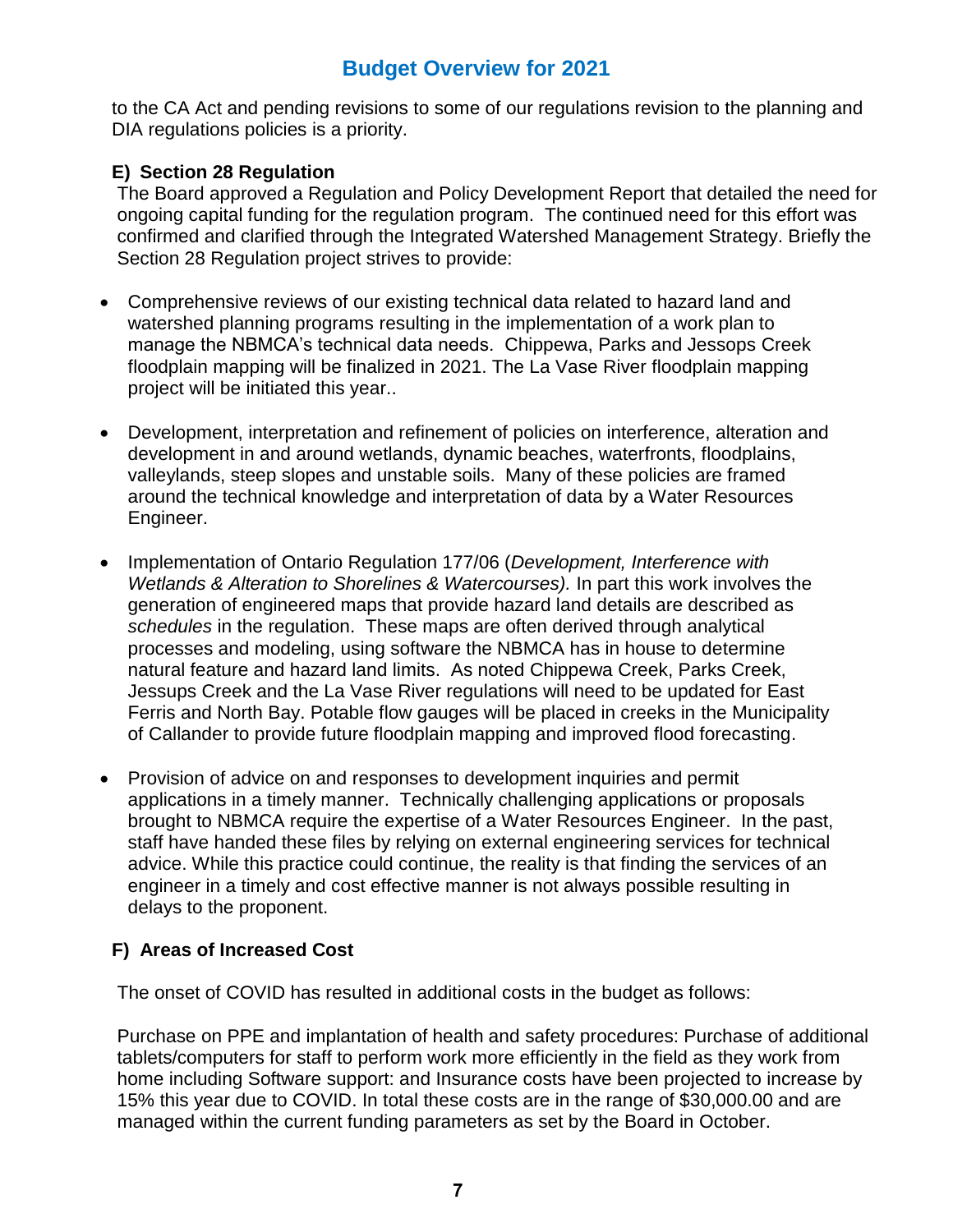

# 2021 BUDGET

**Revenue Sources & Budget Summary**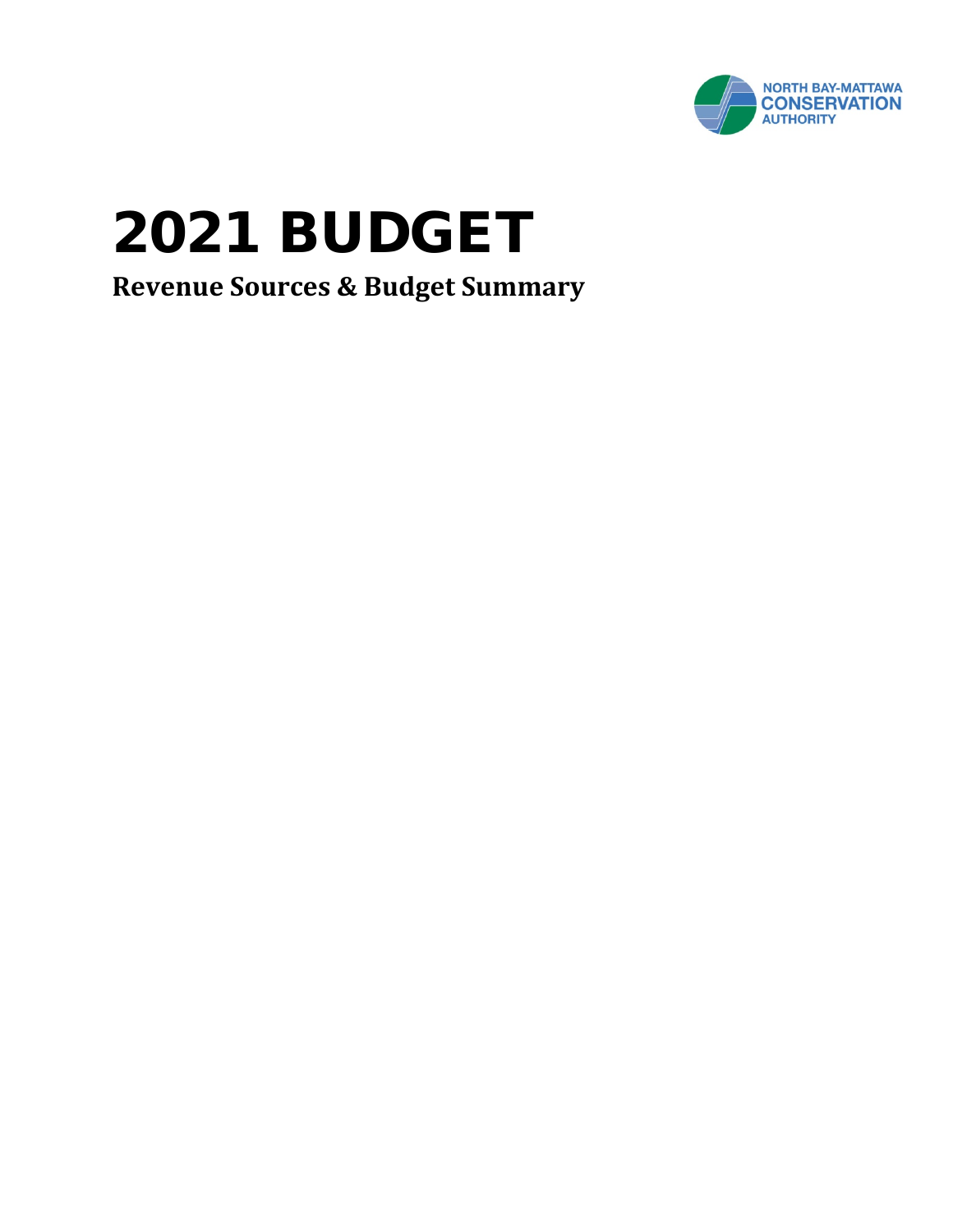#### **North Bay Mattawa Conservation Authority 2021 Program Service Budget Summary with Comparisons to 2020**

|                                               | 2020<br><b>Revised Final</b> | 2021          |  |  |
|-----------------------------------------------|------------------------------|---------------|--|--|
| <b>Operations</b>                             | <b>Budget</b>                | <b>Budget</b> |  |  |
| <b>Grant Eligible Core Activities</b>         |                              |               |  |  |
| Administration                                | 280,610                      | 290,041       |  |  |
| <b>Watershed Planning</b>                     | 109,585                      | 108,528       |  |  |
| <b>Flood Control</b>                          | 139,410                      | 140,837       |  |  |
| <b>Erosion Control</b>                        | 56,655                       | 58,150        |  |  |
| <b>Flood Forecasting</b>                      | 97,896                       | 98,905        |  |  |
| Ice Management                                | 9,650                        | 10,854        |  |  |
| <b>Source Protection Planning</b>             | 205,209                      | 205,209       |  |  |
| <b>Subtotal</b>                               | 899,015                      | 912,524       |  |  |
| <b>Conservation Authority Core Activities</b> |                              |               |  |  |
| On-site Sewage Systems Program                | 738,450                      | 865,040       |  |  |
| Section 28 Regulations                        | 49,209                       | 53,150        |  |  |
| <b>Water Quality</b>                          | 13,140                       | 9,710         |  |  |
| Outreach                                      | 39,950                       | 33,135        |  |  |
| Interpretive Centre                           | 194,715                      | 198,050       |  |  |
| Lands and Property Operations                 | 115,024                      | 109,816       |  |  |
| <b>Subtotal</b>                               | 1,150,488                    | 1,268,901     |  |  |
| <b>Projects, Studies and Capital</b>          |                              |               |  |  |
| <b>Capital Projects</b>                       |                              |               |  |  |
| Lands and Property Capital - CA's/Trails      | 359,161                      | 400,731       |  |  |
| <b>WECI</b>                                   | 708,213                      | 888,729       |  |  |
| <b>Central Services</b>                       | 57,240                       | 62,916        |  |  |
| <b>Subtotal</b>                               | 1,124,614                    | 1,352,376     |  |  |
| <b>Studies &amp; Special Projects</b>         |                              |               |  |  |
| Section 28 Technical Project                  | 232,706                      | 318,186       |  |  |
| Integrated Watershed Management Strategy      | 295,324                      | 360,655       |  |  |
| Stewardship                                   | 5,612                        | 0             |  |  |
| Laurentian Ski Hill Operating Fund Request    | 60,000                       | 60,000        |  |  |
| Laurentian Ski Hill Capital Asset Request     | 65,000                       | 65,000        |  |  |
| <b>Subtotal</b>                               | 658,642                      | 803,841       |  |  |
| <b>NBMCA Budget Total</b>                     | 3,832,759                    | 4,337,642     |  |  |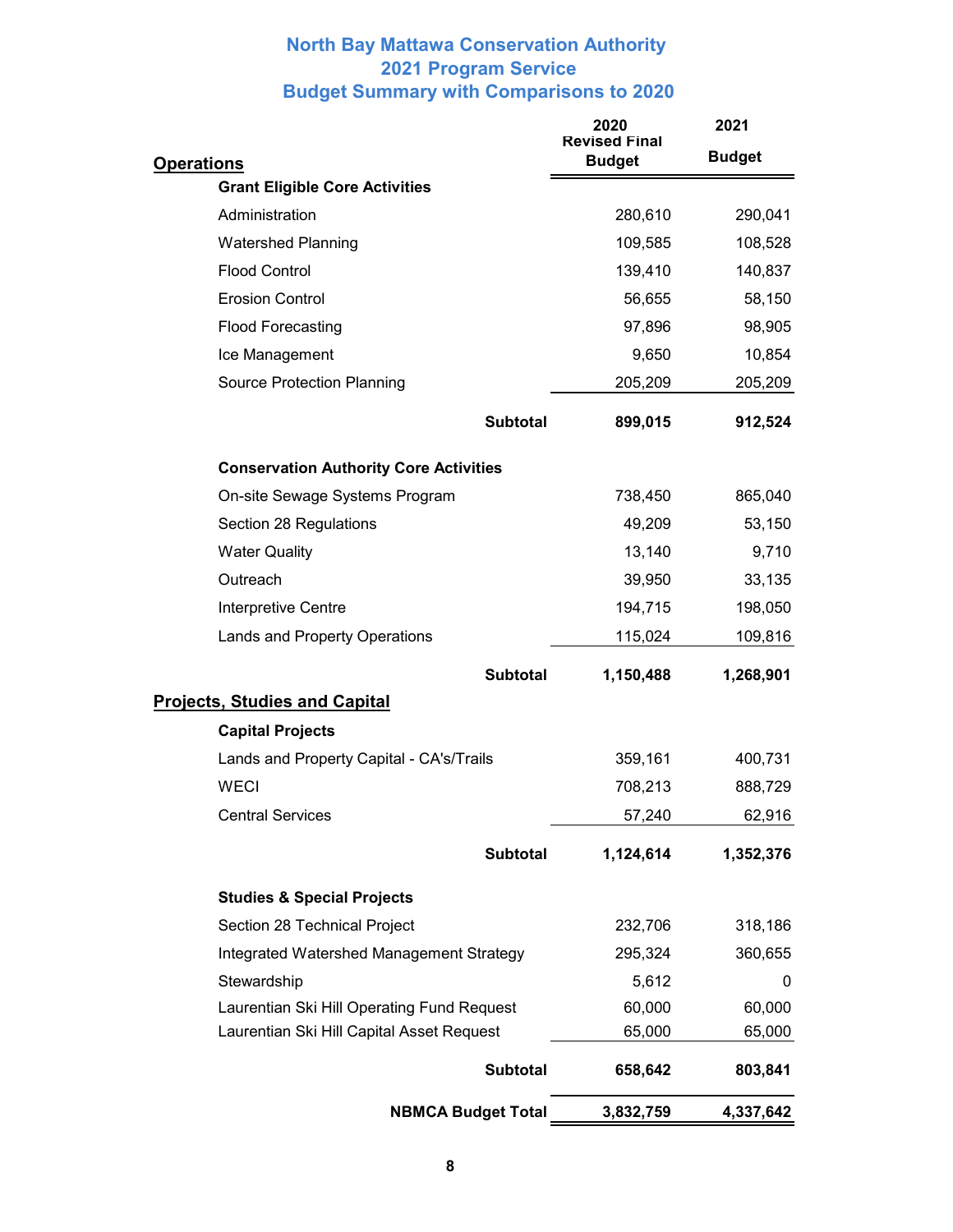# **North Bay-Mattawa Conservation Authority: 2021 Budget**

#### **Revenue Sources From All Sources:**

| <b>Source</b>                       | <b>Amount</b> | %    |
|-------------------------------------|---------------|------|
|                                     |               |      |
| <b>MNRF/MOECC Transfer Payments</b> | 462,449       | 10.7 |
| <b>Municipal Levy or Requests</b>   | 1,583,576     | 36.5 |
| <b>Other Grants/Revenue</b>         | 194,197       | 4.5  |
| <b>Self Generated Revenue</b>       | 1,183,491     | 27.3 |
| <b>Carry Over/Surplus</b>           | 913.929       | 21.1 |

**4,337,642 Total Revenue**

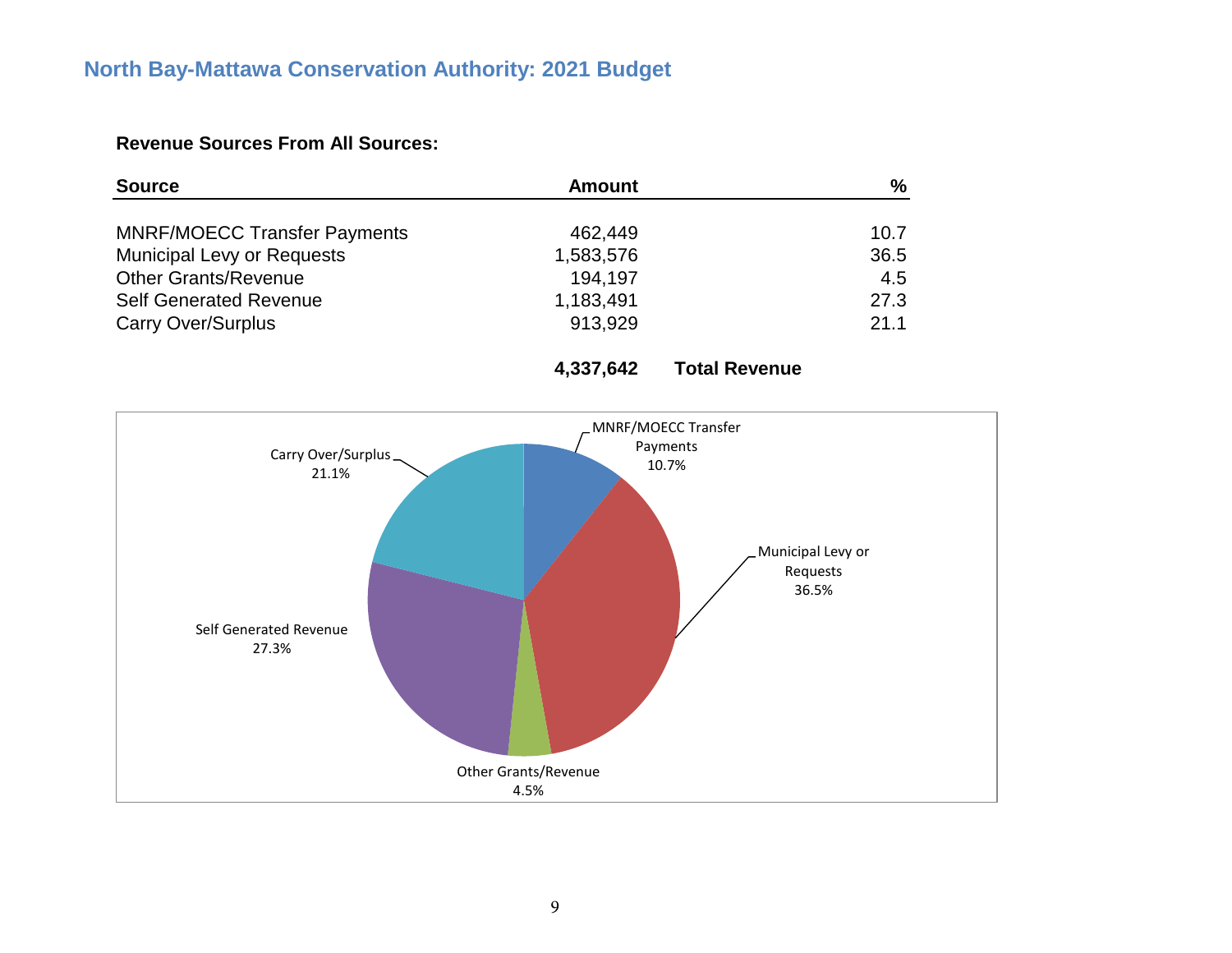#### **North Bay-Mattawa Conservation Authority Levy Apportionment - 2021 Budget**

| <b>Municipality</b> | Area %<br>within<br>the CA | <b>CVA Based</b><br><b>Apportionment</b><br>Percentage | <b>Total 2020</b><br><b>Contribution</b> | <b>Total 2021</b><br>Operating<br>Levy* | 2021<br><b>Benefitting</b><br>Levy for<br>Capital** | 2021<br>General<br>Levy for<br>Capital*** | Total 2021<br>Capital<br>Levy | <b>Total 2021</b><br>Levy | Change<br>in Levy<br>from 2020<br>to 2021 | <b>Ski Hill Non</b><br><b>Levy 2021</b><br><b>Fixed Asset</b><br><b>Funding</b><br>Request**** | Ski Hill Non<br><b>Levy 2021</b><br>Operating<br><b>Funding</b><br>Request***** |
|---------------------|----------------------------|--------------------------------------------------------|------------------------------------------|-----------------------------------------|-----------------------------------------------------|-------------------------------------------|-------------------------------|---------------------------|-------------------------------------------|------------------------------------------------------------------------------------------------|---------------------------------------------------------------------------------|
| <b>Bonfield</b>     | 100                        | 3.419                                                  | 27,759                                   | 15,789                                  | 0                                                   | 12,654                                    | 12,654                        | 28,443                    | 684                                       | 2,033                                                                                          | 0                                                                               |
| Calvin              | 100                        | 1.2456                                                 | 10,113                                   | 5,752                                   | 0                                                   | 4,610                                     | 4,610                         | 10,362                    | 249                                       | 728                                                                                            | 0                                                                               |
| Chisholm            | 94                         | 1.4574                                                 | 11,833                                   | 6,730                                   | 0                                                   | 5,394                                     | 5,394                         | 12,124                    | 291                                       | 886                                                                                            | 0                                                                               |
| <b>East Ferris</b>  | 83                         | 6.1687                                                 | 50,085                                   | 28,487                                  | 0                                                   | 22,832                                    | 22,832                        | 51,319                    | 1,234                                     | 3,866                                                                                          | 0                                                                               |
| Mattawa             | 71                         | 0.9986                                                 | 8,108                                    | 4,612                                   | 0                                                   | 3,696                                     | 3,696                         | 8,308                     | 200                                       | 745                                                                                            | 0                                                                               |
| Mattawan            | 19                         | 0.0624                                                 | 507                                      | 288                                     | $\mathbf 0$                                         | 231                                       | 231                           | 519                       | 12                                        | 35                                                                                             | $\mathbf 0$                                                                     |
| North Bay           | 100                        | 79.3309                                                | 1,357,808                                | 366,350                                 | 626,655                                             | 293,620                                   | 920,275                       | 1,286,625                 | $-71,183$                                 | 51,994                                                                                         | 60,000                                                                          |
| Papineau-Cameron    | 35                         | 0.8047                                                 | 6,533                                    | 3,716                                   | 0                                                   | 2,978                                     | 2,978                         | 6,694                     | 161                                       | 499                                                                                            | 0                                                                               |
| Callander           | 100                        | 6.4725                                                 | 52,551                                   | 29,890                                  | 0                                                   | 23,956                                    | 23,956                        | 53,846                    | 1,295                                     | 4,189                                                                                          | 0                                                                               |
| Powassan            |                            | 0.0402                                                 | 326                                      | 186                                     | 0                                                   | 149                                       | 149                           | 334                       | 8                                         | 25                                                                                             | 0                                                                               |
| <b>TOTALS</b>       |                            | 100.000                                                | 1,525,623                                | 461,800                                 | 626,655                                             | 370,121                                   | 996,776                       | 1,458,576                 | $-67,047$                                 | 65,000                                                                                         | 60,000                                                                          |

\* The Operating Levy has been calculated by attributing costs based on apportionment percentage provided by the province.

\*\* The Benefitting Capital Levy will fund Chippewa Creek the Oak St. Channel Repair, Flood Plain Mapping and Multi-Use Trail Upgrade.

- \*\*\* The General Capital Levy is for works in conservation areas and and on trails, DIA Regulation implementation and Watershed Management Strategy initiativ
- \*\*\*\* The "Request" funds are required by the NBMCA for major upkeep of the fixed capital assets on Laurentian Ski Hill. These Conservation Authority owned as to be kept functional for the ski hill operator. These funds are not a levy to the member municpalities.
- \*\*\*\*\* The ski hill operating fund "Request" is provided to the Conservation Authrority from the City of North Bay to assist when needed the operation of the ski hill.

For the purpose of approving the 2020 Budget, the Conservation Authority will assume that the Ministry of Natural Resources Transfer Payment will remain at the same reduced level from 2019 for eligible CA activities. Using this assumption the Board of Directors of the North Bay-Mattawa Conservation Authority will be considering for approval a matching levy to member municipalities of \$133,490 and a non-matching levy of \$1,192,433 as part of the 2020 Budget.

10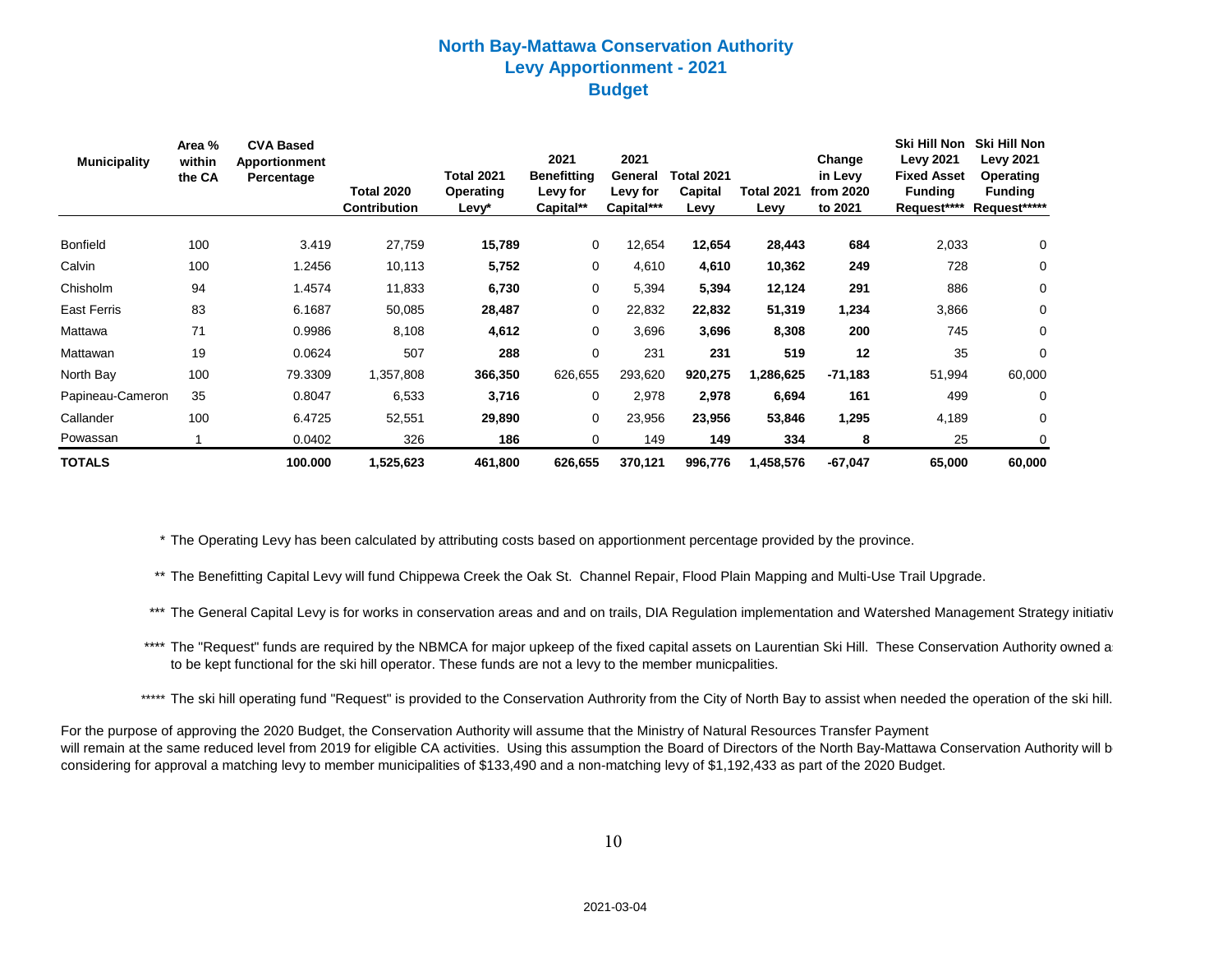

# FEE SCHEDULE

Development, Interference with Wetlands and Alterations to Shorelines and Watercourses (O. Reg. 177/06)

Under Section 28 of the *Conservation Authorities Act,* R.S.O. 1990, c. C.27

### **Schedule C – Program Fees Effective March 1, 2021**

| <b>Application Type (and typical description)</b>                                                                                                                                                                                                                                                                                                                                                                                                                                                                                                                                                                                                                                                                                   | <b>2021 Fee</b>                         |
|-------------------------------------------------------------------------------------------------------------------------------------------------------------------------------------------------------------------------------------------------------------------------------------------------------------------------------------------------------------------------------------------------------------------------------------------------------------------------------------------------------------------------------------------------------------------------------------------------------------------------------------------------------------------------------------------------------------------------------------|-----------------------------------------|
| <b>Major Projects</b>                                                                                                                                                                                                                                                                                                                                                                                                                                                                                                                                                                                                                                                                                                               |                                         |
| Includes multiple residential units/blocks <sup>1</sup> , institutional commercial buildings greater than 464 m <sup>2</sup> (5,000 ft <sup>2</sup> ), new<br>or replacement infrastructure (bridges, culverts and utility crossings) greater than 25 m (82 ft) in width of<br>excavation and stormwater management ponds/cells, fill activity greater than 2,000 $\text{m}^3$ (2,616 yd <sup>3</sup> ), grading<br>greater than 1 ha (2.5 acres), channelization/shoreline alterations greater than 500 m (1640 ft).                                                                                                                                                                                                               | \$1,240.00                              |
| <b>Large Projects</b>                                                                                                                                                                                                                                                                                                                                                                                                                                                                                                                                                                                                                                                                                                               |                                         |
| Any new residential dwelling, or new institutional/commercial building less than or equal to 464 m <sup>2</sup> (5,000 ft <sup>2</sup> ),<br>residential additions/ reconstruction/basements greater than 92.9 $\text{m}^2$ (1,000 ft <sup>2</sup> ), new or replacement<br>infrastructure (bridges, culverts, utility crossings) $\bar{5}$ to 25 m (16 to 82 ft) in width of excavation, fill activity 500 to<br>2,000 m <sup>3</sup> (654 to 2616 yd <sup>3</sup> ); grading 0.5 to 1.0 ha (1.2 to 2.5 acres); shoreline alterations 50 to 500 m (164 to<br>1640 m), channel maintenance** greater than 200 m (656 ft) in length and similar.                                                                                     | \$880.00                                |
| <b>Standard Projects</b>                                                                                                                                                                                                                                                                                                                                                                                                                                                                                                                                                                                                                                                                                                            |                                         |
| Additions, reconstruction, auxiliary buildings and structures less than or equal to 92.9 $m^2$ (1,000 ft <sup>2</sup> ), foundation<br>(crawl space or piers) replacement/reconstruction, new or replacement infrastructure (bridges, culverts, utility<br>crossings) less than 5 m (less than 16 ft) in width of excavation, fill activity 100 to 500 m <sup>3</sup> (131 to 654 yd <sup>3</sup> ),<br>grading up to 0.5 ha (1.2 acres), channelization/ shoreline alterations less than 50 m (164 ft) in length, docks and<br>boathouses - new construction, modifications, or extensions with lake bed contact area greater than 15 $m^2$ ,<br>channel maintenance** less than or equal to 200 m (656 ft) in length and similar. | \$450.00                                |
| <b>Small Projects</b>                                                                                                                                                                                                                                                                                                                                                                                                                                                                                                                                                                                                                                                                                                               |                                         |
| Auxiliary <sup>2</sup> buildings and structures less than 20 m <sup>2</sup> (215 ft <sup>2</sup> ), additions with a total gross floor area less than 20 m <sup>2</sup><br>(215 ft <sup>2</sup> ), fill activity less than 100 m <sup>3</sup> (131 yd <sup>3</sup> ), docks and boathouses – new construction, modifications, or<br>extensions with lake bed contact area less than or equal to 15 $m2$ and similar.                                                                                                                                                                                                                                                                                                                | \$195.00                                |
| <b>Revisions</b>                                                                                                                                                                                                                                                                                                                                                                                                                                                                                                                                                                                                                                                                                                                    | 50% of base                             |
| Applications which are modified or amended following approval; overall scope of project remains the same<br>(also includes review of modifications to previously reviewed sediment and erosion control plans).                                                                                                                                                                                                                                                                                                                                                                                                                                                                                                                      | permit<br>application<br>fee            |
| <b>Permit Extensions</b><br>If the CA has granted permission for an initial period that is less than the applicable maximum allowable, an<br>extension may be granted.                                                                                                                                                                                                                                                                                                                                                                                                                                                                                                                                                              | \$80.00                                 |
| <b>Review of Applications Retroactive to Project Commencement (Violations)</b>                                                                                                                                                                                                                                                                                                                                                                                                                                                                                                                                                                                                                                                      | 100%<br>surcharge of<br>base permit fee |
| <b>Refund Policy</b>                                                                                                                                                                                                                                                                                                                                                                                                                                                                                                                                                                                                                                                                                                                |                                         |
| For a withdrawn application prior to a site inspection being conducted:<br>Application processed- no inspection conducted                                                                                                                                                                                                                                                                                                                                                                                                                                                                                                                                                                                                           | Refund 75%<br>application fee           |
| Fees are non-refundable once a site inspection has been conducted.                                                                                                                                                                                                                                                                                                                                                                                                                                                                                                                                                                                                                                                                  |                                         |
| <b>Property Inquiries</b>                                                                                                                                                                                                                                                                                                                                                                                                                                                                                                                                                                                                                                                                                                           |                                         |
| For written responses to legal, real estate and related financial inquiries by landowners or others on their behalf.<br>Written response without a site inspection<br>With a site inspection (Development Regulations Only)<br>$\bullet$<br>With a site inspection (Development Regulations and Sewage Systems Combined)<br>$\bullet$                                                                                                                                                                                                                                                                                                                                                                                               | \$145.00<br>\$260.00<br>\$510.00        |

 The above permit fees shall include a maximum of 1 pre-consultation meeting and 3 site visits. Where a permit application requires additional site visits or consultations, the NBMCA reserves the right to charge additional fees. All fees are payable at the time the application is submitted.

Permits for multiple residential units/blocks may be issued for a maximum 60 months. All other permits may be issued for maximum 24 months. Auxiliarybuildings or structures shall include sheds, on-land retaining walls, gazebos, decks, etc. which are non- habitable. \*\* Maintenance shall mean no change in size, location or shape.

Fill Activity – includes the placement, removal or grading of fill material of any kind whetherit originated on the site or elsewhere.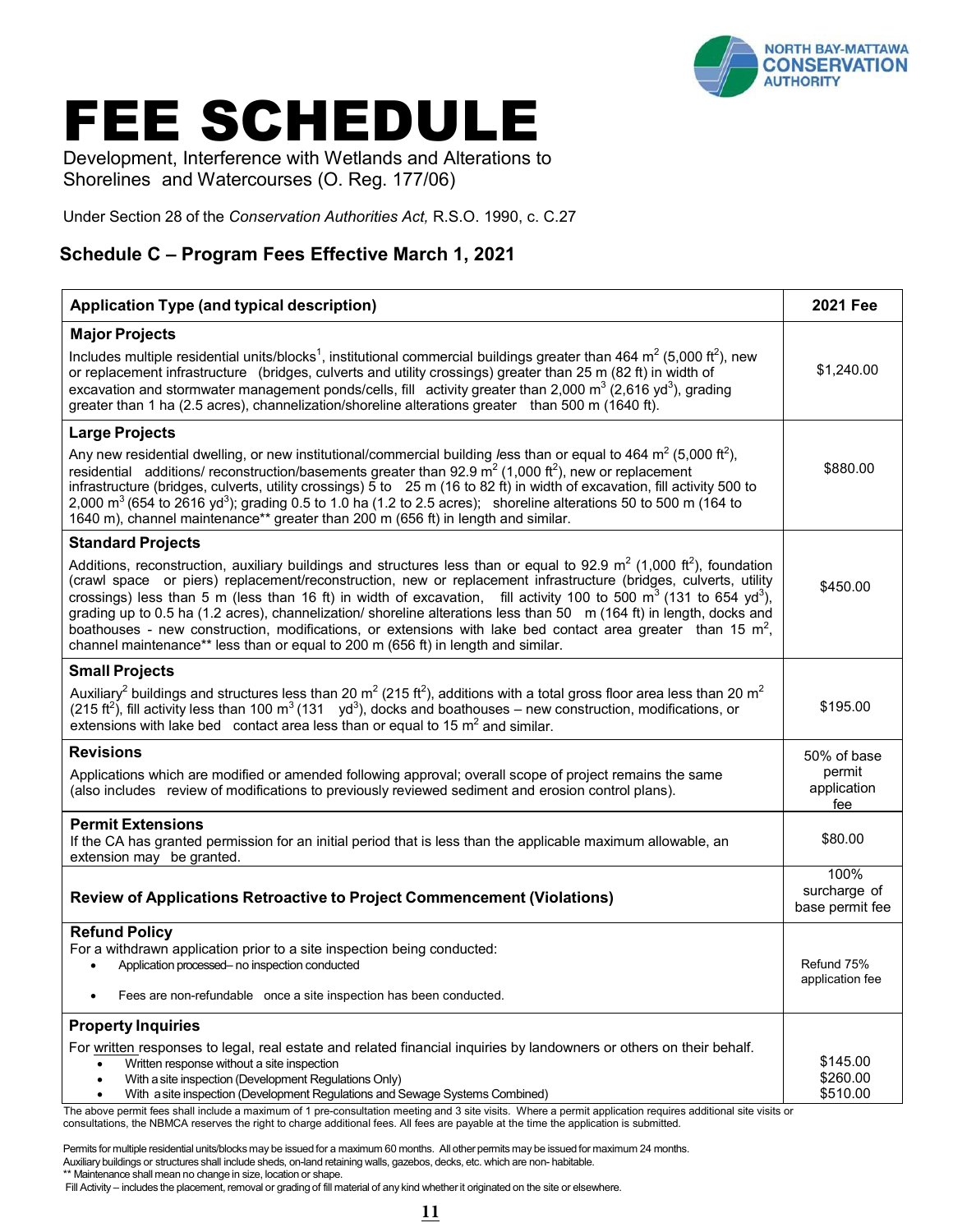

# DRAFT 2021 BUDGET

**Septic Program and Development, Interference and Alteration Permitting Fees**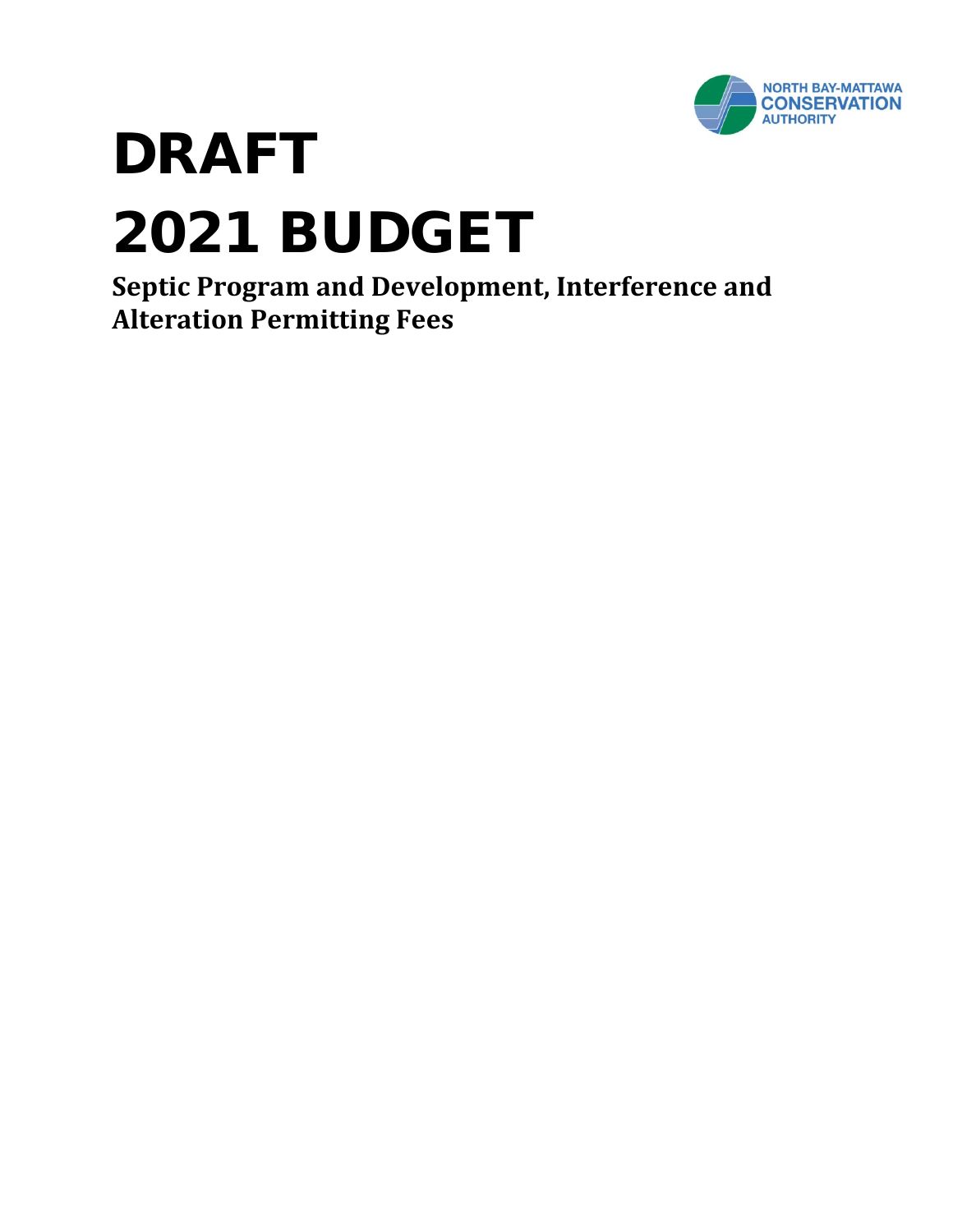# FEE SCHEDULE



On-site Sewage System (O.Reg. 332/12) Under the Building Code Act, 1992

#### **Program Fees Effective March 1, 2021** *Please note: All NBMCA permits are tax exempt*

| <b>Application Type/Service</b>                                                     | <b>2021 Fee</b> |  |  |  |  |
|-------------------------------------------------------------------------------------|-----------------|--|--|--|--|
| Class 2                                                                             | \$540           |  |  |  |  |
| Class 3                                                                             | \$540           |  |  |  |  |
| Class 4 and Class 5 (Holding Tank)                                                  |                 |  |  |  |  |
| Residential with a daily design flow < 3000 l/day                                   | \$920           |  |  |  |  |
| Residential with a daily design flow > 3000 l/day                                   | \$1000          |  |  |  |  |
| Non-residential                                                                     | \$1000          |  |  |  |  |
|                                                                                     |                 |  |  |  |  |
| <b>Alternative Solutions Application</b>                                            | \$1200          |  |  |  |  |
|                                                                                     |                 |  |  |  |  |
| Class 4 Tank Replacement Only                                                       | \$400           |  |  |  |  |
| Sewage System Decommissioning/Demolition                                            | \$155           |  |  |  |  |
| Change of Registered Owner on Permit                                                | \$100           |  |  |  |  |
| Permit Extension (per year, maximum 3 years)                                        | \$165           |  |  |  |  |
| Permit Amendment (other than ownership change)                                      | \$165           |  |  |  |  |
| <b>Conditional Notice of Completion</b>                                             | \$165           |  |  |  |  |
| Additional Inspection due to deficiencies                                           | \$165           |  |  |  |  |
| OBC Clearance (i.e. deck, garage construction)                                      | \$100           |  |  |  |  |
| OBC Clearance with a site inspection                                                | \$260           |  |  |  |  |
|                                                                                     |                 |  |  |  |  |
| Sewage System File Review                                                           |                 |  |  |  |  |
| Use Permit provided by owner                                                        | \$180           |  |  |  |  |
| Additional fee for copy of Use Permit                                               | \$270           |  |  |  |  |
|                                                                                     |                 |  |  |  |  |
| File Request (copy of sewage system permit)                                         | \$90            |  |  |  |  |
| Legal Inquiry (Lawyer/Real Estate Inquiry)                                          | \$160           |  |  |  |  |
|                                                                                     |                 |  |  |  |  |
| On-site Sewage System Review - Planning Act Proposal                                |                 |  |  |  |  |
| \$200 for the application plus \$100.00 for each additional lot or part lot created | $$200+$         |  |  |  |  |
| (minimum charge of \$300/application)                                               |                 |  |  |  |  |
| All lots greater than 4 ha (10 acres) in size with no constraints (no site          | \$200           |  |  |  |  |
| inspection)                                                                         |                 |  |  |  |  |
|                                                                                     |                 |  |  |  |  |
| Review of Lands to be Sold/Developed - Sewage Systems Only                          | \$270           |  |  |  |  |
| Review of Lands to be Sold/Developed - Sewage Systems + DIA                         | \$510           |  |  |  |  |
|                                                                                     |                 |  |  |  |  |
| Mandatory Maintenance Inspections (MMI)                                             | \$140           |  |  |  |  |
| MMI Late Fee (applied after 90 days)                                                | \$50            |  |  |  |  |
|                                                                                     |                 |  |  |  |  |
| <b>Refund Policy</b>                                                                |                 |  |  |  |  |
| Withdrawn applications, prior to a permit being issued:                             | 75% of fee      |  |  |  |  |
| Application processed; no inspection conducted                                      |                 |  |  |  |  |
| Application processed; first inspection completed; permit not issued                | 50% of fee      |  |  |  |  |
| NO REFUND for fees of \$150.00 or less. NO REFUND once a permit is issued.          |                 |  |  |  |  |

15 Janey Avenue North Bay, Ontario P1C 1N1 P: (705) 474-5420 F: (705) 474-9793 [www.nbmca.ca](http://www.nbmca.ca/) 69 Bowes Street Parry Sound, Ontario P2A 2L5 P:(705-746-7566 F: (705) 746-7553 [www.nbmca.ca](http://www.nbmca.ca/)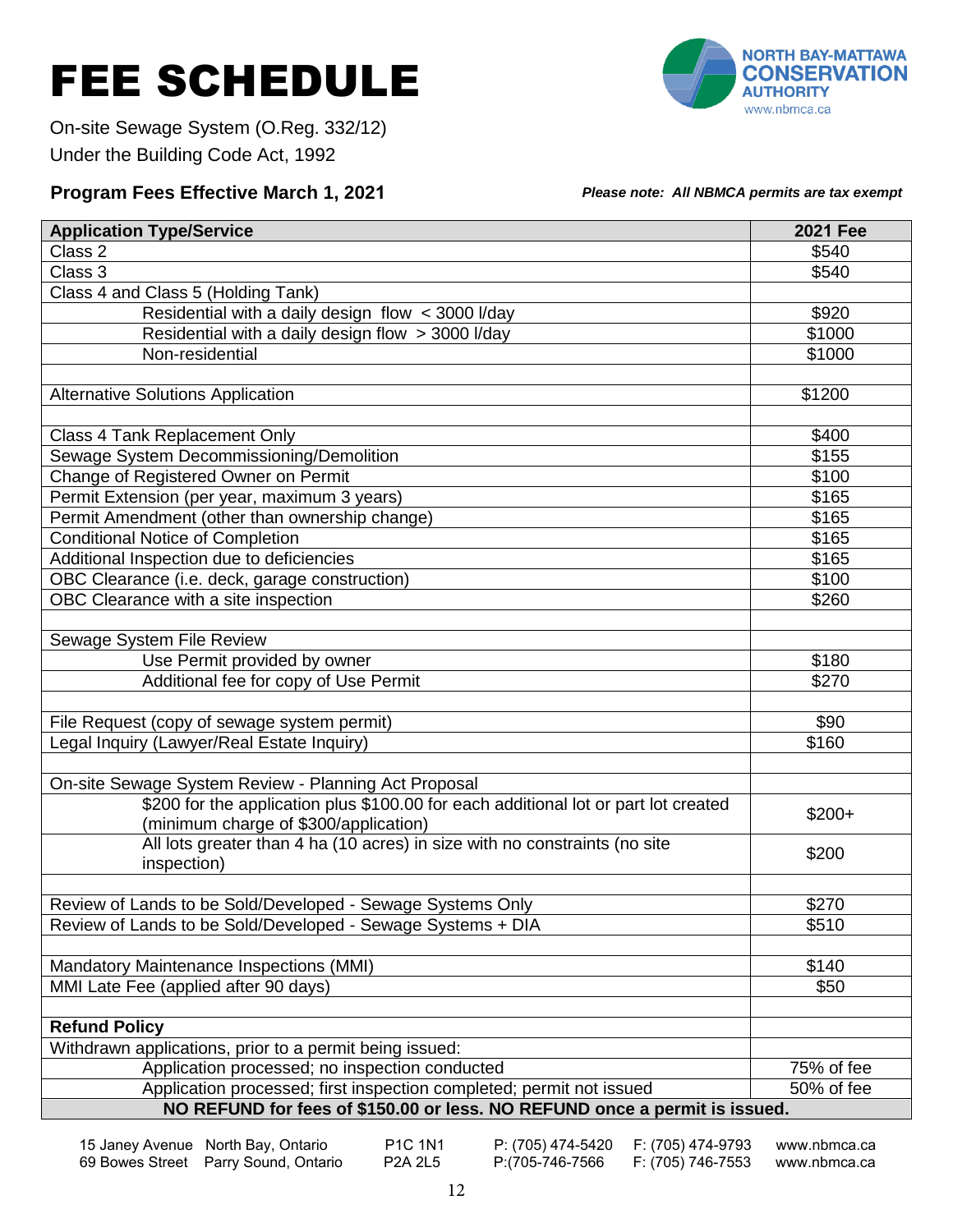

# DRAFT 2021 BUDGET

**Ten Year Capital Forecast**